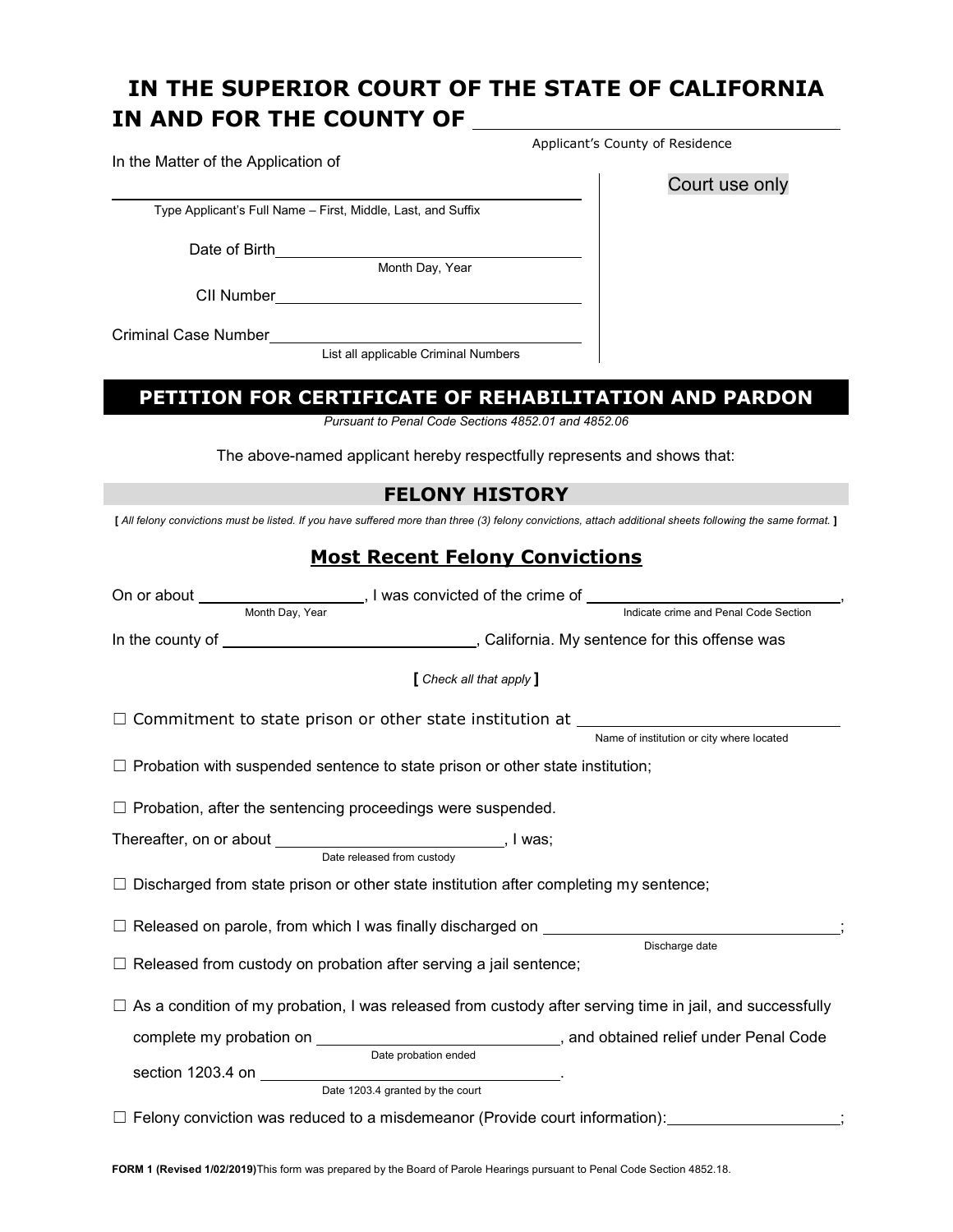# **Second Most Recent Felony Convictions**

| On or about the control of the control of the control of the control of the control of the control of the control of the control of the control of the control of the control of the control of the control of the control of | Let us a solution of the crime of Let us and solution of Let us and the crime of                                                  |
|-------------------------------------------------------------------------------------------------------------------------------------------------------------------------------------------------------------------------------|-----------------------------------------------------------------------------------------------------------------------------------|
| Month Dav. Year                                                                                                                                                                                                               | Indicate crime and Penal Code Section                                                                                             |
|                                                                                                                                                                                                                               |                                                                                                                                   |
|                                                                                                                                                                                                                               | [ Check all that apply ]                                                                                                          |
|                                                                                                                                                                                                                               |                                                                                                                                   |
|                                                                                                                                                                                                                               | Name of institution or city where located                                                                                         |
|                                                                                                                                                                                                                               | $\Box$ Probation with suspended sentence to state prison or other state institution;                                              |
|                                                                                                                                                                                                                               | $\Box$ Probation, after the sentencing proceedings were suspended.                                                                |
|                                                                                                                                                                                                                               | Thereafter, on or about __________________________________, I was;<br>Date released from custody                                  |
|                                                                                                                                                                                                                               | $\Box$ Discharged from state prison or other state institution after completing my sentence;                                      |
|                                                                                                                                                                                                                               | $\Box$ Released on parole, from which I was finally discharged on $\Box$                                                          |
|                                                                                                                                                                                                                               | Discharge date<br>$\Box$ Released from custody on probation after serving a jail sentence;                                        |
|                                                                                                                                                                                                                               |                                                                                                                                   |
|                                                                                                                                                                                                                               | $\Box$ As a condition of my probation, I was released from custody after serving time in jail, and successfully                   |
|                                                                                                                                                                                                                               | Date probation ended                                                                                                              |
|                                                                                                                                                                                                                               | Date 1203.4 granted by the court                                                                                                  |
|                                                                                                                                                                                                                               | $\Box$ Felony conviction was reduced to a misdemeanor (Provide court information): $\Box$                                         |
|                                                                                                                                                                                                                               |                                                                                                                                   |
|                                                                                                                                                                                                                               | <b>Third Most Recent Felony Conviction</b>                                                                                        |
|                                                                                                                                                                                                                               |                                                                                                                                   |
| Month Day, Year                                                                                                                                                                                                               | Indicate crime and Penal Code Section                                                                                             |
|                                                                                                                                                                                                                               |                                                                                                                                   |
|                                                                                                                                                                                                                               | [ Check all that apply ]                                                                                                          |
|                                                                                                                                                                                                                               | $\Box$ Commitment to state prison or other state institution at $\Box$                                                            |
|                                                                                                                                                                                                                               | Name of institution or city where located<br>$\Box$ Probation with suspended sentence to state prison or other state institution; |
|                                                                                                                                                                                                                               | $\Box$ Probation, after the sentencing proceedings were suspended.                                                                |
|                                                                                                                                                                                                                               |                                                                                                                                   |
|                                                                                                                                                                                                                               |                                                                                                                                   |
|                                                                                                                                                                                                                               | Discharged from state prison or other state institution after completing my sentence;                                             |
|                                                                                                                                                                                                                               | Released on parole, from which I was finally discharged on _____________________                                                  |
|                                                                                                                                                                                                                               | Discharge date<br>Released from custody on probation after serving a jail sentence;                                               |
|                                                                                                                                                                                                                               | $\Box$ As a condition of my probation, I was released from custody after serving time in jail, and successfully                   |
|                                                                                                                                                                                                                               |                                                                                                                                   |
|                                                                                                                                                                                                                               | Date probation ended                                                                                                              |
|                                                                                                                                                                                                                               | section 1203.4 on <u>Date 1203.4</u> granted by the court                                                                         |
|                                                                                                                                                                                                                               | $\Box$ Felony conviction was reduced to a misdemeanor (Provide court information):                                                |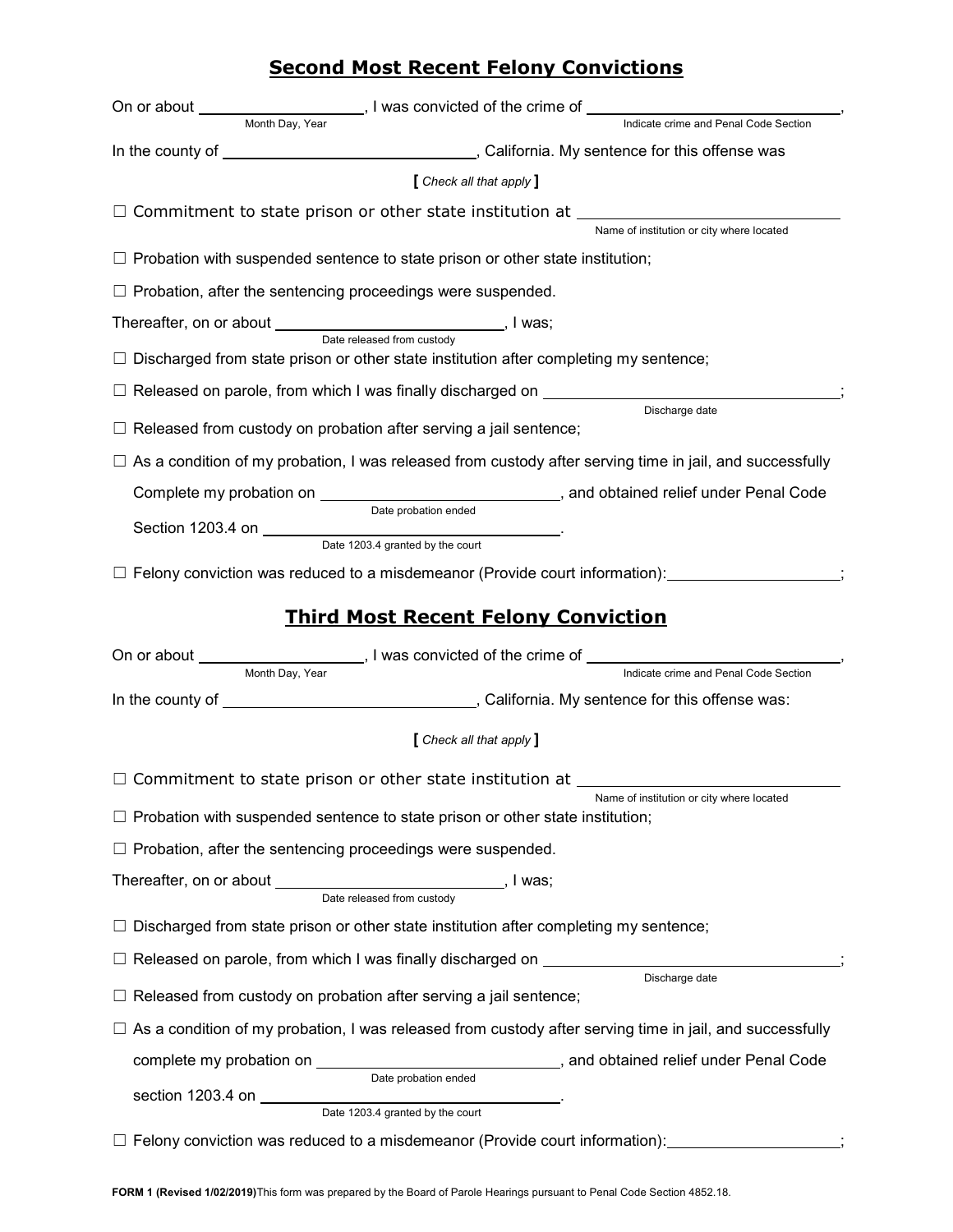### **RESIDENCY HISTORY**

I am now a resident of the State of California, and I have continuously resided in the State of California

from , to the present date.

Month Day, Year

### **APPLICANT'S DECLARATION**

 *During the period of my rehabilitation, I have lived an honest and upright life, conducted myself with sobriety and industry, and exhibited good moral character. I have conformed to and obeyed all the laws of the land.(Pen. Code, § 4852.05.)* 

 *WHEREFORE, Your petitioner prays that the Court make its order and decree declaring that the petitioner has been rehabilitated; and for a certificate of rehabilitation recommending that the Governor of the State of California grant petitioner a full pardon; and that for such purpose, a time be appointed for the hearing of the foregoing petition; and that other and necessary proper orders may be made in the premises.* 

Applicant's Signature Month Day, Year

Applicant's Street Address

Applicant's City, State and ZIP Code

Applicant's Driver License Number

Applicant's Email Address

Applicant's Home Phone Number

Applicant's Work Phone Number

Applicant's Cell Phone Number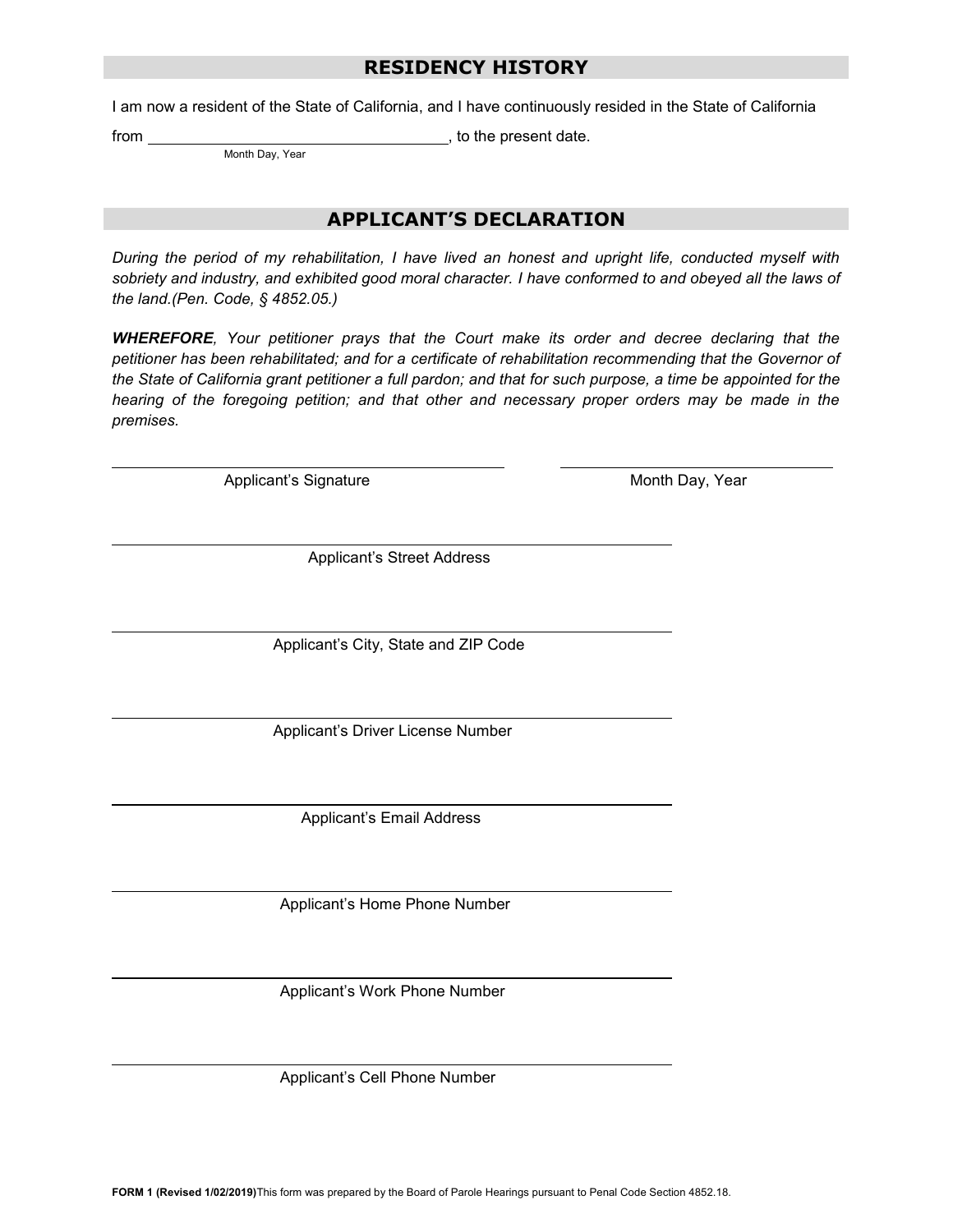#### **1. Obtain Your Criminal Records**

 To complete this form, you will need information regarding each of your felony convictions, including the date of each conviction, the specific charge or charges for which you were convicted, the county of the conviction, and the sentence that was given. In addition, you will need to know the date that you were released from prison or jail and/or discharged from parole or probation.

 This information may be obtained through the court in which the conviction(s) took place, or you may obtain a copy of your state criminal record through the California Department of Justice. You may only obtain your own records from the Department of Justice. Information regarding this request may through [https://oag.ca.gov/fingerprints/record-review.](https://oag.ca.gov/fingerprints/record-review) Regardless of the number of convictions, you will be be obtained through the Office of the Attorney General website at filing only a single petition.

#### **2. Confirm Your Eligibility**

You are *ineligible* for a certificate of rehabilitation if any of the following are true:

- You were convicted only of misdemeanors (other than sex offenses defined in Penal Code section 290, which were subsequently expunged) (Pen. Code, §4852.01, (b).)
- Penal Code sections 286, subdivision (c), 288, 288a, subdivision (c), 288.5, and 289, You were convicted of specific sex crimes involving minor children as enumerated under subdivision (j). (Pen. Code, § 4852.01, (c).)
- You are serving mandatory life parole. (Pen. Code, § 4852.01, (c).)
- You were sent to state prison under a death sentence. (Pen. Code, § 4852.01, (c).)
- You are currently in military service. (Pen. Code, § 4852.01, (c).)

#### *Minimum Period of Rehabilitation*

 In order to be granted a certificate of rehabilitation you must satisfy a minimum period of rehabilitation. In every case, you must have resided continuously for **five** years in this state prior to filing the petition. (Pen. Code, § 4852.06) The period of rehabilitation begins to run upon your discharge from custody or upon release on parole or probation, whichever is sooner. (Pen. Code, § 4852.03, (a).) The period of rehabilitation shall constitute **five** years residence in this state, **plus** a period of time determined by the following rules:

- An additional **four** years in the case of any person convicted of violating Section 187 (murder), 209 (aggravated kidnapping), 219 (derailing or wrecking a train), 4500 (assault with force likely to cause great bodily injury), or 12310 (use of explosives or destructive devices causing death, mayhem, or great bodily injury) of the Penal Code, or subdivision (a) of Section 1672 of the Military and Veterans Code (acting or failing to act so as to cause another person's death), or any other offense which carries a life sentence. (Pen. Code, § 4852.03, (a)(1).)
- An additional **five** years in the case of any person convicted of any offense or attempted offense for which sex offender registration is required pursuant to Penal Code 290, except for convictions for violations of subdivision (b), (c), or (d) of Section 311.2 (possession or distribution of media depicting a minor engaging in sexual conduct), or of Section 311.3 (sexual exploitation of a child), 311.10 (advertising obscene matter convictions, two years shall be added to the five years imposed by this section. (Pen. Code, § 4852.03, (a)(2).) depicting a minor engaging in sexual conduct), or 314 (indecent exposure). For those